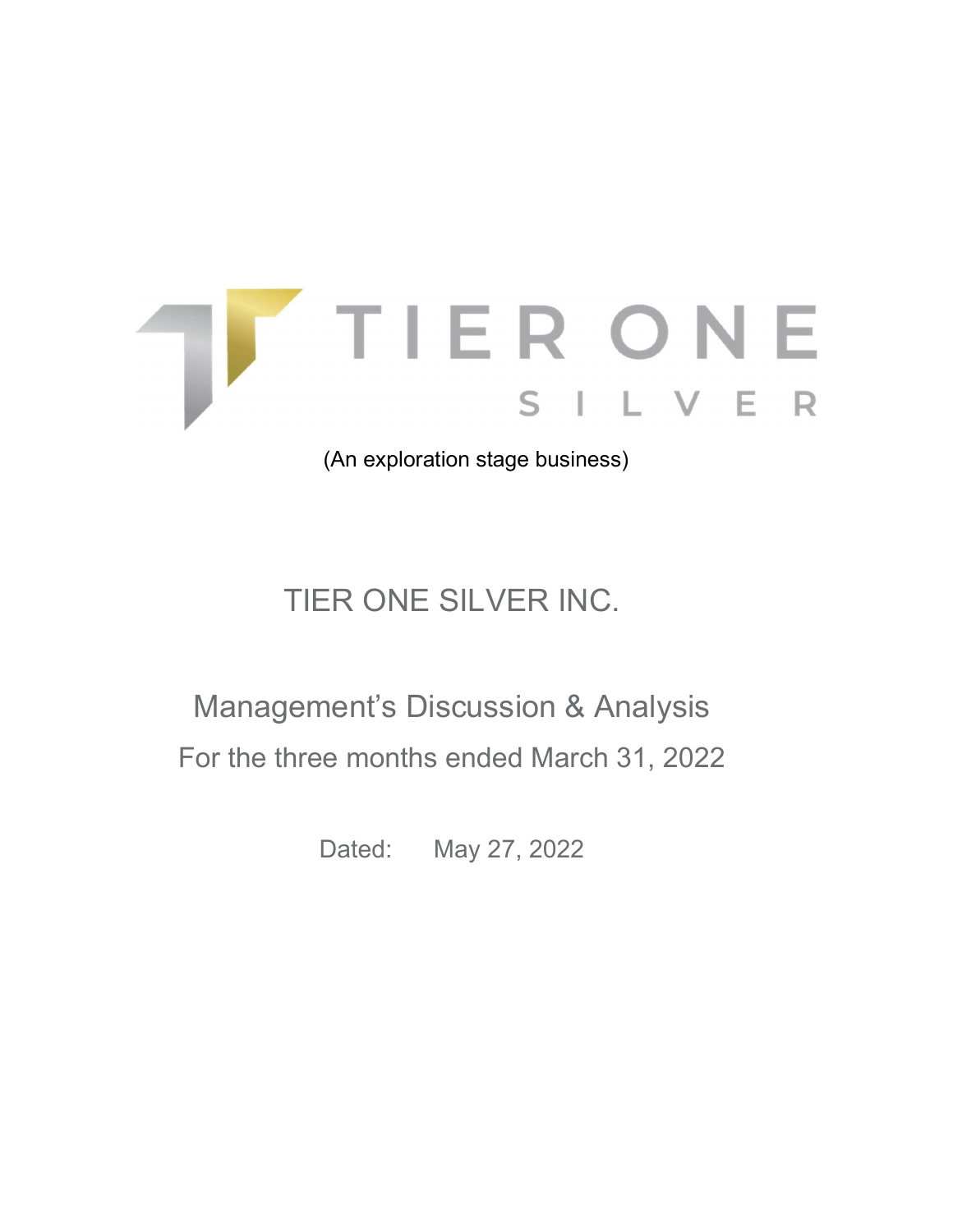# 1. HIGHLIGHTS FOR THE THREE MONTHS ENDED MARCH 31, 2022 AND THE PERIOD UP TO MAY 27, 2022

# 1.1 Corporate Highlights

- On May 20, 2022, Tier One Silver ("Tier One" or the "Company") announced a non-brokered private placement for up to \$3.0 million from the sale of 6,666,667 units (each, a "Unit") at a price of \$0.45 per Unit (the "2022 Placement"). Each Unit will consist of one common share (each, a "Share") and one common share purchase warrant (each, a "Warrant") exercisable at a price of \$0.75 until the date that is three years from the closing date of the 2022 Placement, targeted for May 30, 2022. The Warrants are subject to accelerated expiry if the closing price of the common shares of the Company is greater than \$1.50 for 10 consecutive trading days on the TSX Venture Exchange (the "TSXV") any time after the first 12 months from the initial tranche closing. The Company intends to use the net proceeds from the 2022 Placement to fund continued exploration at the Company's portfolio of assets in Peru, primarily Curibaya, and for general working capital. On April 12, 2022, the Company had announced a marketed public offering which was subsequently terminated on May 4, 2022 due to market conditions.
- On January 24, 2022, Tier One announced the appointment of Christian Rios to Senior Vice President of Exploration ("SVP") from his former role as the SVP of Operations in Peru. Mr. Rios is a professional geologist (P.Geo.) who, prior to working with Tier One, was the Vice President of Exploration at Bear Creek Mining where he was directly involved in the discovery of the world-class Santa Ana and Corani silver-lead-zinc deposits in Peru and was on the team that delivered the feasibility study of the Corani deposit. Mr. Rios has a master's degree in Economic Geology and over twenty years of experience in exploration, mining development and operations, specializing in Peru. He is replacing Dave Smithson, who resigned for personal reasons.

# 1.2 Operational highlights

- On May 19, 2022, the Company announced that it had gained additional social access at the Hurricane Silver project, located approximately 65 kilometres ("km") north of the city of Cusco. A social agreement has been signed with the Hualla community, which will allow for exploration of the Ñañohuayco, San Cipriano and Morro Culispata copper-nickel-platinum-palladium-silver prospects. The agreement is valid for two years and allows the Company to conduct surface work as well as drilling once a drill permit has been obtained from the Peruvian Ministry of Energy and Mines. Historical work at the Ñañohuayco and San Cipriano prospects included surface sampling, ground-based geophysical surveys and initial drill tests by the previous operator from 2009 – 2010. The 10-hole 1,061 metre (m) historical drill program at Ñañohuayco included 14 m of 2.59% copper, 0.62% nickel, 311 grams per tonne ("g/t") cobalt, 0.3 g/t platinum and 0.55 g/t palladium.
- On March 14, 2022, the Company announced plans for the upcoming 2022 exploration and drill program at its 100% owned Curibaya project in southern Peru. The 2022 program will focus on expanding high-grade intercepts drilled in phase one, which included 1.5 m of 1,213.7 g/t silver equivalent (AgEq<sup>1</sup>) (1129 g/t Ag, 1.04 g/t Au, 0.15% Zn, 0.09% Pb), 1 m of 1,480.5 g/t AgEq (1431 g/t Ag, 0.4 g/t Au, 0.18% Zn, 0.34% Pb) and 3 m of 384.6 g/t AgEq (350 g/t Ag, 0.47 g/t Au, 0.01% Zn, 0.01% Pb) encountered along discrete structural corridors. The outcome of the 2021 drilling has resulted in over 6 km of prospective structural targets, which will be the focus of drilling in 2022, subject to financing.
- On February 14, 2022, the Company announced the results from the last five drill holes of the first phase of drilling at the Curibaya project. Hole 16 intercepted 1.5 m of 1,213.7 g/t AgEq (1129 g/t Ag, 1.04 g/t Au, 0.15% Zn, 0.09% Pb) in a larger interval of 7 m of 299.1 g/t AgEq (272 g/t Ag, 0.33 g/t Au, 0.05% Zn, 0.03% Pb) on the Sambalay structural corridor. This drill hole targeted higher elevations of the intermediate sulphidation system than the majority of the holes drilled to date and is located on a two km corridor that extends toward the Cambaya target area, where the Company has seen the best channel sample results, including 20 m of 293.8 g/t AgEq (243 g/t Ag, 0.71 g/t Au), 11 m of 348.2 g/t AgEq (232 g/t Ag, 1.61 g/t Au), 9 m of 438.8 g/t AgEq (409 g/t Ag, 0.41 g/t Au), 2 m of 1,119.2 g/t AgEq (1074 g/t Ag, 0.53 g/t Au) and 2 m of 1,852.8 g/t AgEq (1737 g/t Ag, 1.61 g/t Au).

<sup>1</sup> The Company has previously disclosed estimated silver equivalent grades (AgEq) where drill core or channel samples contained more than one mineral in addition to silver. These silver equivalent grade estimates were not adjusted downwards to reflect the fact that metal mining and processing always results in a loss of metal content from in situ grades. The previously disclosed silver grades while indicative of the presence of metal mineralization, cannot be relied upon for any kind of economic assessment of the mineralization until metallurgical recovery studies have been completed and a range of likely recovery percentages established and applied to the various metals in the mineralization. The Company's disclosure policy going forward is to disclose separately the grade of each metal separately where more than one metal is contained in an assayed sample.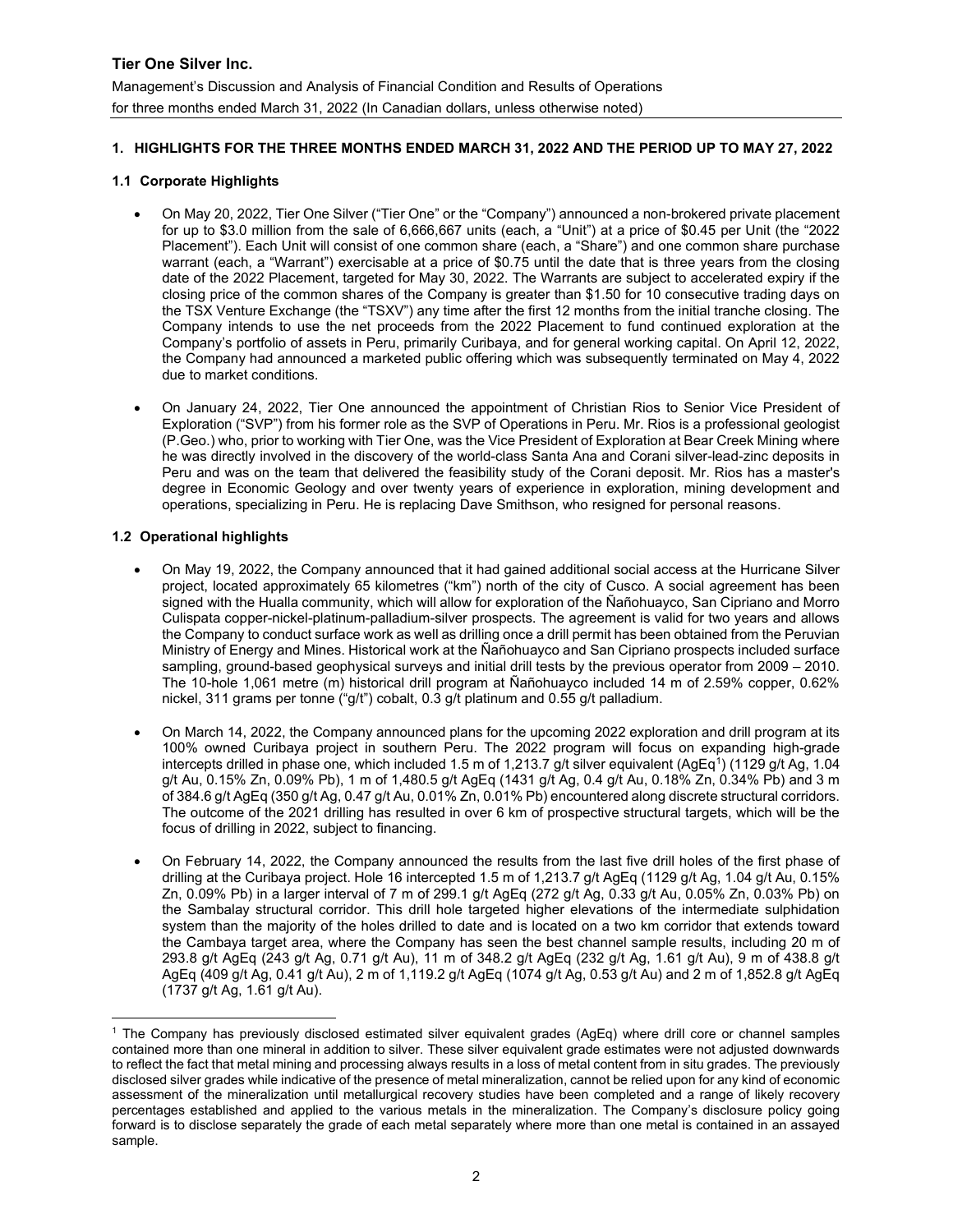On January 24, 2022, the Company announced results from drill holes 7 – 11 at the Curibaya project. Hole 9 drilled 3 m of 384.6 g/t AgEq (350 g/t Ag, 0.47 g/t Au, 0.01% Zn, 0.01% Pb) in a wider interval of 5.5 m of 221.5 g/t AgEq (201 g/t Ag, 0.27 g/t Au, 0.01% Zn, 0.01% Pb) and was the first hole to target the Tipal structural corridor. This corridor is primarily defined by an airborne magnetics gradient that has a strike length of 2.5 km.

< Refer to the section 2.1 for cautionary wording concerning forward-looking information>

## 2. DATE AND FORWARD-LOOKING STATEMENTS

This Management's Discussion and Analysis ("MD&A") of Tier One has been prepared by management to assist the reader to assess material changes in the condensed consolidated interim financial statements and results of operations of the Company as at March 31, 2022. This MD&A should be read in conjunction with the unaudited condensed consolidated interim financial statements of the Company and related notes thereto as at and for the three months ended March 31, 2022. All financial information has been prepared in accordance with International Financial Reporting Standards ("IFRS") and all dollar amounts presented are Canadian dollars unless otherwise stated.

The effective date of this MD&A is May 27, 2022.

#### 2.1 Forward-looking statements and risk factors

Certain statements made in this MD&A contain forward-looking information within the meaning of applicable Canadian and United States securities laws ("forward-looking statements"). These forward-looking statements are presented for the purpose of assisting the Company's shareholders and prospective investors in understanding management's intentions and views regarding future outcomes and are inherently uncertain and should not be heavily relied upon. When used in this MD&A, the words "may", "would", "could", "will", "intend", "plan", "anticipate", "believe", "seek", "propose", "estimate", "expect", and similar expressions, as they relate to the Company, identify such forward-looking statements. Specific forward-looking statements in this MD&A may include, but are not limited to: the Company's exploration and financing plans, the likelihood of discovering or expanding resources; the Company's estimated mineral resources and the economics related thereto; the potential for development of the Company's Curibaya or Hurricane Silver Projects, including projected production rates, potentially extractable mineralization, mine life, mineral prices, capital costs, operating costs, internal rates of return, payback and net present value; permitting timelines; government regulation of mining operations; environmental and climate-related risks; the possible impairment of mining interests; any objectives, expectations, intentions, plans, results, levels of activity, goals or achievements; the timing and amount of estimated exploration expenditures and capital raises for the Company; the liquidity of the common shares in the capital of the Company and other events or conditions that may occur in the future.

The forward-looking statements contained in this MD&A represent the Company's views as of the date hereof. The assumptions related to these plans, estimates, projections, beliefs and opinions may change without notice and in unanticipated ways. Many assumptions may prove to be incorrect, including the Company's budgeting plans, expected costs, assumptions regarding market conditions and other factors upon which the Company has based its expenditure and funding expectations; the Company's ability to obtain or renew the licenses and permits necessary for exploration; that operations and financial markets will not in the long term be adversely impacted by the COVID-19 pandemic; the Company's ability to complete and successfully integrate acquisitions; the possible effects of climate change, extreme weather events, water scarcity, and seismic events, and the effectiveness of strategies to deal with these issues; the Company's expectations regarding the future demand for, and supply and price of, precious metals; the Company's ability to recruit and retain qualified personnel; the Company's ability to comply with current and future environmental, safety and other regulatory requirements and to obtain and maintain required regulatory approvals.

Inherent in the forward-looking statements are known and unknown risks, uncertainties and other factors beyond the Company's ability to control or predict, that may cause the actual results, performance or achievements of the Company, or developments in the Company's business or in its industry, to adversely differ materially from the anticipated results, performance, achievements or developments expressed or implied by such forward-looking statements. Some of the risks and other factors (some of which are beyond the Company's control) which could cause results to differ materially from those expressed in the forward-looking statements and information contained in this MD&A include, but are not limited to, fluctuations in the current and projected prices for gold, other precious and base metals and other commodities (such as natural gas, fuel oil and electricity) which are needed to produce these metals; risks and hazards associated with the business of mineral exploration, development and mining (including environmental hazards, potential unintended releases of contaminants, industrial accidents, unusual or unexpected geological or structural formations, pressures, cave-ins and flooding); the speculative nature of mineral exploration and development; the estimation of mineral resources, the Company's ability to obtain funding, including the Company's ability to complete future equity financings; no preliminary economic assessment or other economic assessment can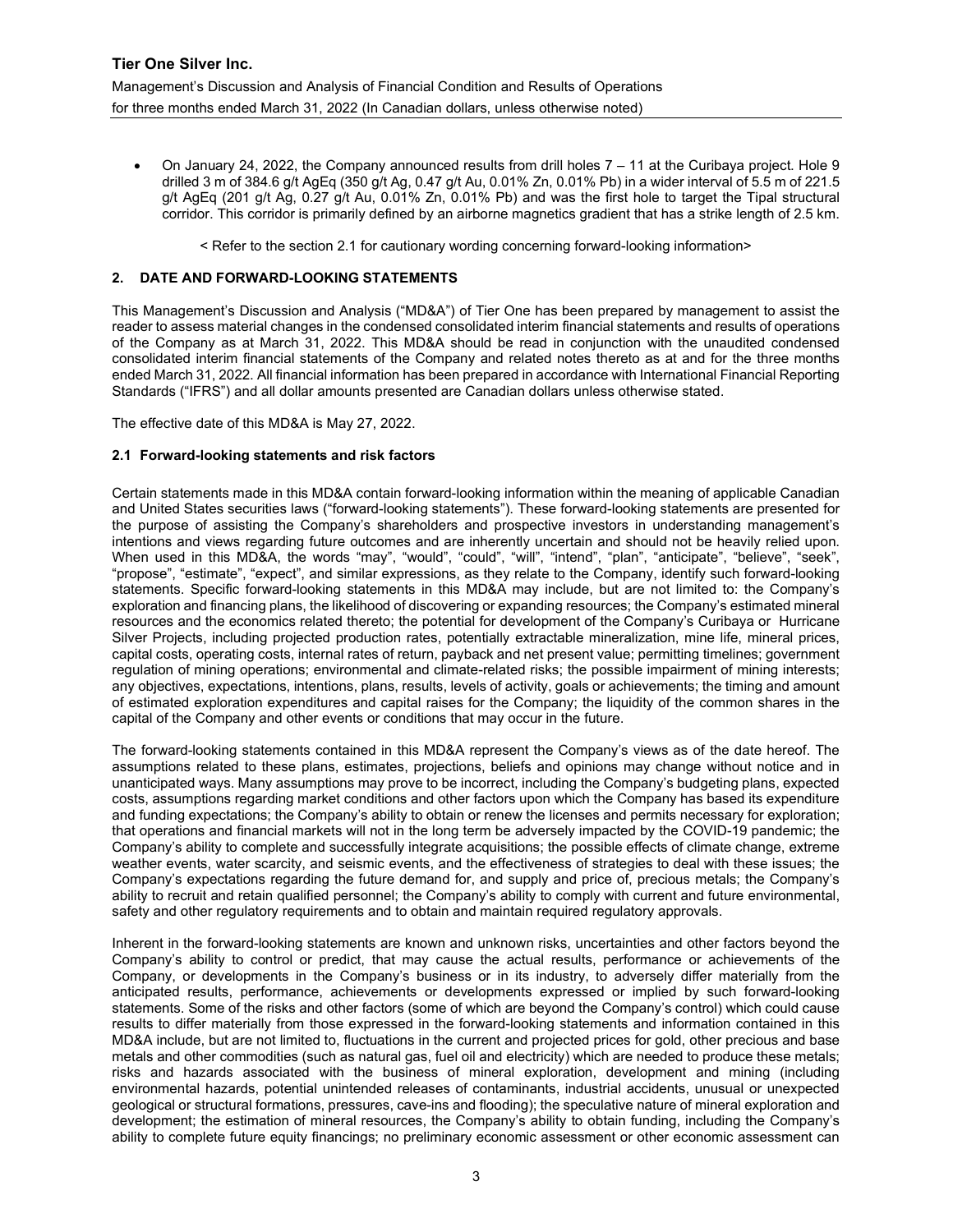Management's Discussion and Analysis of Financial Condition and Results of Operations for three months ended March 31, 2022 (In Canadian dollars, unless otherwise noted)

be conducted on the Company's projects due to their absence of known resources; environmental risks and remediation measures, including evolving environmental regulations and legislation; changes in laws and regulations impacting exploration and mining activities; the Company's mineral properties being subject to prior unregistered agreements, transfers or claims and other defects in title; legal and litigation risks; statutory and regulatory compliance; insurance and uninsurable risks; the Company's limited business history and history of losses and negative cash flow, which will continue into the foreseeable future; our inability to pay dividends, volatility in the Company's share price, the continuation of our management team and our ability to secure the specialized skill and knowledge necessary to operate in the mining industry; relations with and claims by local communities and non-governmental organizations, including relations with and claims by indigenous populations; the requirements of being a public company, including maintaining the listing requirements on the TSXV; risks associated with the significant resources required to maintain regulatory compliance as a public company; the effectiveness of the Company's internal control over financial reporting; cybersecurity risks; risks relating to the Company's public perception; general business, economic, competitive, political and social uncertainties; and public health crises such as the COVID-19 pandemic. This is not an exhaustive list of the risks and other factors that may affect any of the Company's forward-looking statements. Readers should refer to the risks discussed herein and in the Company's Annual Information Form for the year ended December 31, 2021, and subsequent disclosure filings with the Canadian Securities Administrators, available on SEDAR at www.sedar.com.

# 3. DESCRIPTION OF THE BUSINESS

The Company is focused on creating significant value for shareholders through the exploration and potential discovery of world-class silver, gold and base-metal deposits in Peru. The primary focuses of the Company are the 100% owned Curibaya project, which consists of approximately 17,000 ha and is located approximately 48 km north-northeast of the provincial capital, Tacna, accessible by road and the Hurricane Silver project, which covers approximately 32,000 ha and is located 66 km north of the city of Cusco.

At the date of this document, the Company also has the following additional properties which it believes warrant further exploration efforts (see Figure 1):

- the Coastal Batholith claims, comprised of five target areas on the coast of Peru, totaling approximately 41,000 ha. It is a low altitude project located approximately 180 km north of Lima, near the Pan-American Highway; and
- the Corisur claims, comprised of several non-contiguous claims with a total land position of 13,865 ha, located 52 km from Tacna. The claims include the Tacora, Tacora Sur and Andamarca concessions that were previously grouped as part of the Huilacollo project.



Figure 1 – Locations of Tier One's properties within Peru.

The Company's technical and management teams have a track record of successfully monetizing assets for all stakeholders and local communities in which it operates. The Company conducts itself to the highest standards of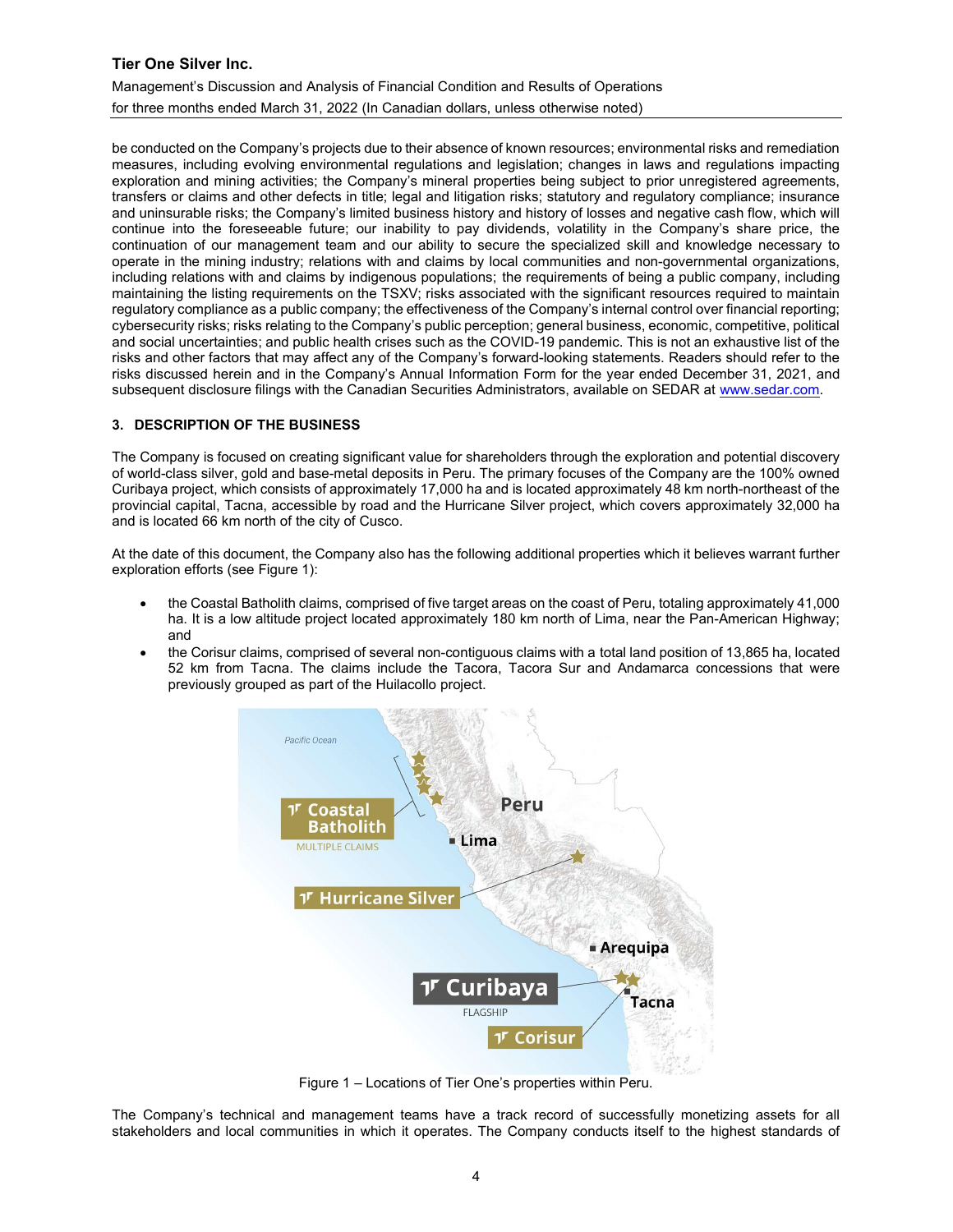Management's Discussion and Analysis of Financial Condition and Results of Operations for three months ended March 31, 2022 (In Canadian dollars, unless otherwise noted)

corporate governance and social responsibility. As a normal part of the exploration process, Tier One enters into access and use agreements with the local communities surrounding its projects. The process of securing such agreements requires achieving local community consensus. Positive dialogue continues with the communities and management believes that agreements will continue to be maintained and updated, although there can be no certainty at this time about their timing or extent. As at the date hereof, the Company has agreements with communities surrounding the Curibaya and Hurricane Silver projects, each provides surface access for two-year periods.

## 3.1 Impacts of COVID-19

The situation in Canada and Peru with respect to the management of COVID-19 remains fluid and permitted activities are subject to change; the Company is continually monitoring the situation along with government guidelines and allowing work to be undertaken as long as it is confident that its employees and communities are safe to do so.

In response to the COVID-19 pandemic, certain policies and protocols were implemented and maintained as a requirement to restart (in 2020) and continue its activities in Peru. The Company will continue to monitor the situation closely and respond appropriately. The pandemic caused only minor disruptions in the Company's plans for first quarter of 2022.

#### 3.2 Peruvian projects

# 3.2.1 Curibaya

The Curibaya property is comprised of approximately 17,000 ha and is situated in a copper porphyry belt that hosts some of Peru's largest porphyry deposits. Tier One has a 100% interest in the Curibaya project, which is comprised of numerous concessions acquired through staking efforts by its former parent company in 2015 and 2021, and the Sambalay and Salvador concessions, which were acquired in 2019. The Sambalay concessions are subject to a 1.5% net smelter return ("NSR") royalty in favor of each of Teck Peru, S.A.C. ("Teck") and Compañia de Exploraciones Orion S.A. One third or 0.5% of the Teck NSR royalty is buyable for US\$1.0 million. The Salvador concessions are subject to a 2.0% NSR royalty and a US\$2.0 million production payment, payable at the time a production decision is made, and to secure payment of such consideration, a legal mortgage in favor of Teck is recorded in the registry files of the Salvador concessions.

#### 2022 Work Programs and Expenditures

During Q1 2022, Curibaya activities were limited due to the planned suspension of work at the project for the rainy season after completing its 16-hole maiden drill program in December 2021. The Company continued to progress its application for the extended DIA drill permit, which will allow for up to 200 holes from 20 new drill platforms and will include the Cambaya structural corridors. The Company also took the opportunity to complete a more detailed review of the data from its 2021 surface and drilling programs to plan for its upcoming 2022 exploration program and identify prospective drill targets. Activities are expected to recommence in June 2022 once the DIA permit is received.

The Company incurred \$627,194 of exploration and evaluation costs on Curibaya during the three months ended March 31, 2022 (\$244,573 during the three months ended March 31, 2021).

#### 2022 Planned Work

The outcome of the 2021 drilling has resulted in over 6 km of prospective targets. The Company plans to focus its next phase of drilling along the northern extension of the Sambalay corridor and to drill test the Cambaya corridor for the first time. To effectively target these corridors the Company plans to conduct detailed structural mapping to define areas where vein orientations change and where high-grade mineralization can be concentrated. In addition, the Company plans to conduct a CSAMT (Controlled Source Audio-frequency Magneto-Tellurics) geophysical survey in the central portion of the property to help define potential porphyry targets and, contingent upon the results of the survey, the Company plans to complete a two-drill-hole program to test for an underlying porphyry to the epithermal system. All programs are subject to financing.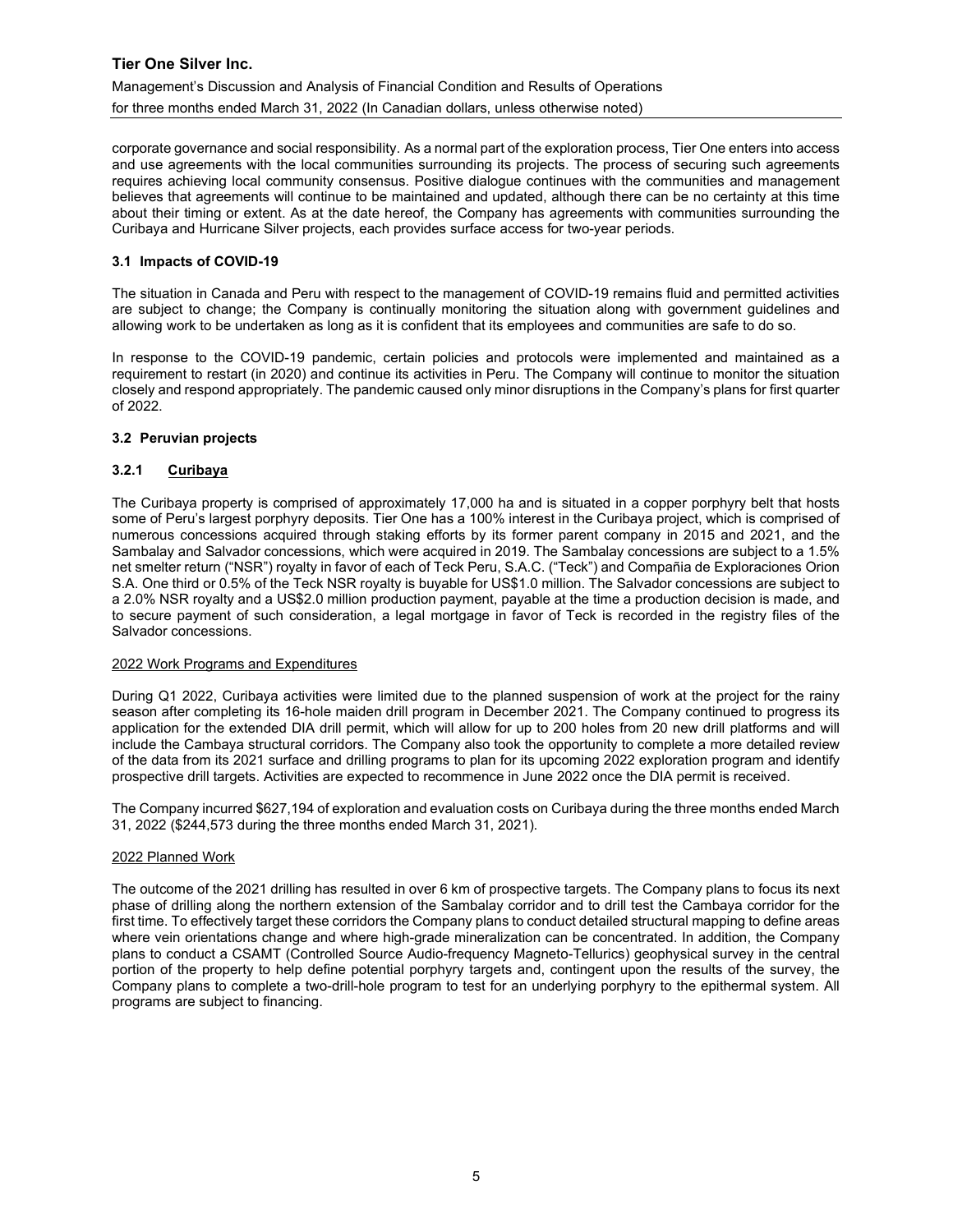# 3.2.2 Hurricane Silver

The Hurricane Silver project, which covers approximately 32,000 ha and is located 66 km north of the city of Cusco, was acquired by way of a share purchase option agreement (the "Pembrook Option") which grants the Company the option to acquire Tororume, a subsidiary of Pembrook Copper Corp. ("Pembrook"). Under the terms of the Pembrook Option, Tier One has the option to acquire 90% or 100% of the shares of Tororume by making certain payments to Pembrook and by incurring certain amounts of exploration work on the project within the five-year period measured from a defined Access Date being the date it secures both the surface rights (achieved) and drill permit (outstanding). In accordance with the Pembrook Option, if the Company is unable to obtain its drill permit by October 28, 2022, it will need to elect at that time to either drop the project option or accept that date as the Access Date and commit to the first year's work.

The following table outlines the required option payments (which the Company can choose to make in cash or Tier One shares) and the work expenditures required over the five year option period (starting from the Access Date).

| Due Dates                                  | <b>Status</b> | <b>Option Payments</b><br>(in '000 US\$) | <b>Work Expenditure</b><br>(in '000 US\$) |
|--------------------------------------------|---------------|------------------------------------------|-------------------------------------------|
| By April 28, 2021                          | Completed     | 84                                       |                                           |
| 1 <sup>st</sup> Anniversary of Access Date |               | 250                                      | 750                                       |
| 2 <sup>nd</sup> Anniversary of Access Date |               | 350                                      | 1,000                                     |
| 3rd Anniversary of Access Date             |               | 500                                      | 2,000                                     |
| 4 <sup>th</sup> Anniversary of Access Date |               | 1,000                                    | 3,000                                     |
| 5 <sup>th</sup> Anniversary of Access Date |               | 2,500                                    | 4,000                                     |
| Total to acquire 90%                       |               | 4,684                                    | 10,750                                    |
| Payment to acquire final 10%               |               | 10,000                                   |                                           |
| Total to acquire 100%                      |               | 14,684                                   | 10,750                                    |

#### 2022 Work Programs and Expenditures and Plans

The Company's primary focus during Q1 2022, was to continue its efforts to establish comparable agreements with other communities in the region to open up additional access at the project. As of the date hereof, Tier One has negotiated surface rights agreements with two of the local communities surrounding the Hurricane Silver project for a two-year period. The agreements, which in combination provide access to the Magdalena silver prospect, half of the Pampayeoc silver prospect and the Ñañohuayco, San Cipriano and Morro Culispata copper-nickel-platinum-palladiumsilver prospects, will allow for drilling once a drill permit has been obtained from the Peruvian Ministry of Energy and Mines.

The Company incurred \$107,616 of exploration and evaluation costs on the Hurricane Silver project during the three months ended March 31, 2022 (\$nil during the three months ended March 31, 2021) and as of March 31, 2022 a total of \$279,603 (US\$221,643) has been incurred in relation to the US\$750,000 work expenditure required by the 1st Anniversary of the Access Date.

#### 2022 Planned Work

In 2022, Tier One plans to continue evaluating the identified target zones with systematic mapping, soil and rock sampling, and geophysics with the goal of advancing to drill target definition and commencing the permitting process in Q3 2022.

# 3.2.3 Corisur Claims

In 2017, the Company acquired the rights to the Tacora, Tacora Sur and Andamarca concessions, covering 1,300 ha through two acquisition agreements. Certain Net Smelter Return royalties remain on these concessions. These concessions, together with a group of additional concessions, are referred to as the Corisur claims. The Corisur claims cover approximately 13,000 ha and as they are located in the border zone, unconditional ownership can only be achieved in the future by obtaining a Supreme Decree. No assurance can be given with respect to the timing or certainty of receipt of a Supreme Decree.

The Company incurred \$22,331 and of exploration and evaluation costs on the Corisur claims during the three months ended March 31, 2022 (\$28,936 was incurred on the Huilacollo project during the three months ended March 31, 2021 which at that time incorporated the Corisur claims).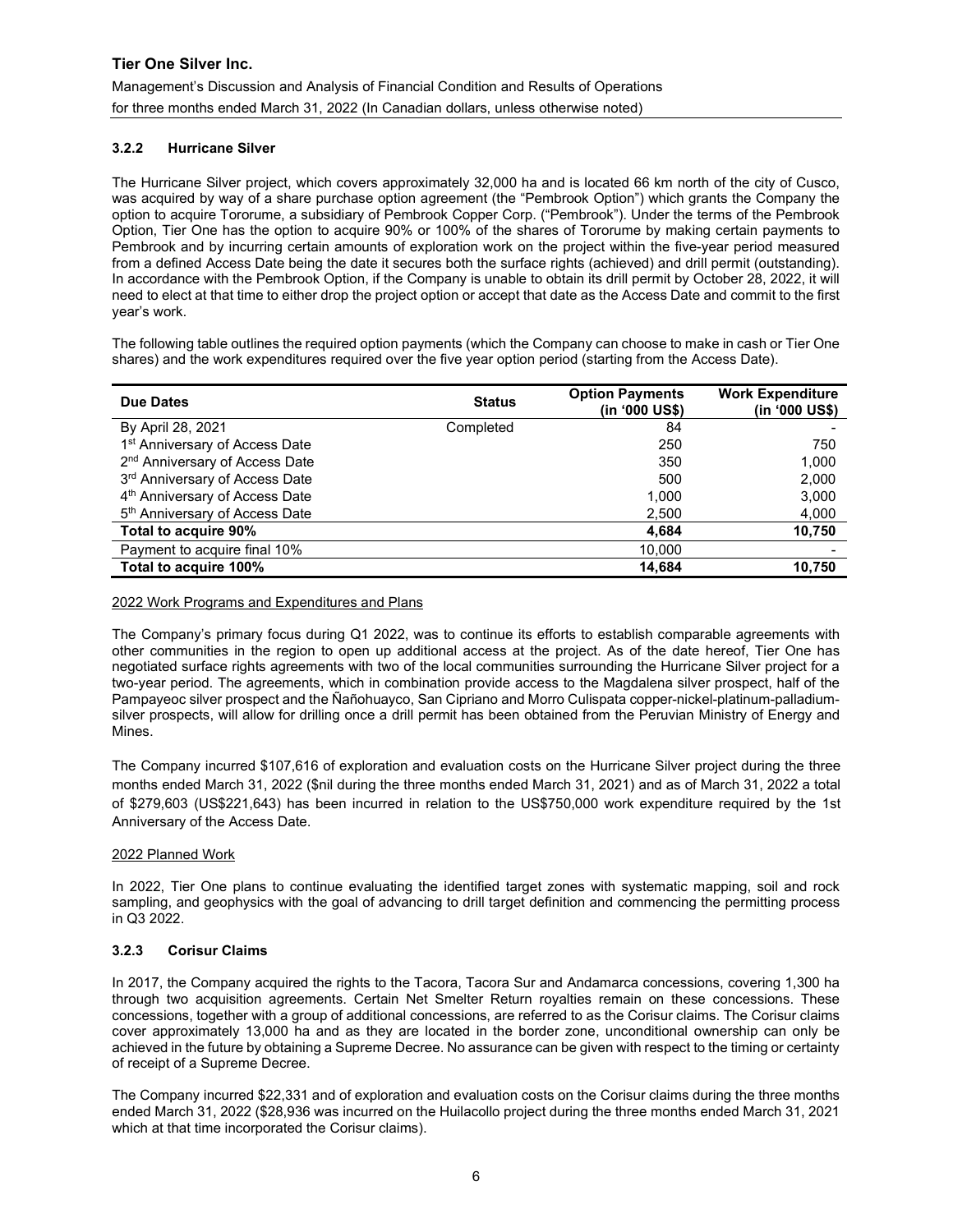# 3.2.4 Other

## Coastal Batholith

The Coastal Batholith project was staked primarily during the last quarter of 2020 and is comprised of five target areas on the coast of Peru, totaling approximately 41,000 ha, with both precious and base metal opportunities. Tier One screened 11,000 square km using a stream sediment survey to identify the five target areas, which are located within the northern half of the Cretaceous porphyry and IOCG belt that hosts the Zafranel (Teck Resources), Tia Maria (Southern Copper Corp.) and Mina Justa (Minsur S.A.) deposits in the southern region of Peru. The Company's technical team believes that the same geology continues north of these deposits but that it has never been explored in a systematic manner. As there is no specific exploration season for this region, the Company is able to complete work at the Coastal Batholith project year-round. Subject to financing, the Company may complete minor follow-up surface exploration during 2022.

## Exploration and Evaluation Costs

On its properties that are grouped as other, the Company incurred \$54,391 of exploration and evaluation costs during the three months ended March 31, 2022 (\$252,438 during the three months ended March 31, 2021 which at the time also included the Emilia project).

# 3.3 Qualified persons and technical disclosures

Michael Henrichsen, P. Geo., Chief Geologist of Tier One, and Christian Rios, SVP of Exploration of the Company, are the Qualified Persons with respect to the technical disclosures in this MD&A.

## Notice to reader regarding Silver Equivalent (AgEq)

The Company has previously disclosed estimated silver equivalent grades (AgEq) where drill core or channel samples contained more than one mineral in addition to silver. These silver equivalent grade estimates were not adjusted downwards to reflect the fact that metal mining and processing always results in a loss of metal content from in situ grades. The previously disclosed silver grades while indicative of the presence of metal mineralization, cannot be relied upon for any kind of economic assessment of the mineralization until metallurgical recovery studies have been completed and a range of likely recovery percentages established and applied to the various metals in the mineralization. The Company's disclosure policy going forward is to disclose separately the grade of each metal separately where more than one metal is contained in an assayed sample.

# Curibaya Drilling

Analytical samples were taken by sawing HQ or NQ diameter core into equal halves on site and sending one of the halves to ALS Lab in Arequipa, Peru for preparation and then to Lima, Peru for analysis. All samples are assayed using 30 g nominal weight fire assay with atomic absorption finish (Au-AA25) and multi-element four acid digest ICP-AES/ICP-MS method (ME-MS61). Where MS61 results were greater or near 10,000 ppm Cu, 10,000 ppm Pb or 100 ppm Ag the assays were repeated with ore grade four acid digest method (Cu, Pb, Ag-OG62). Where OG62 results were greater or near 1,500 ppm Ag the assay were repeated with 30 g nominal weight fire assay with gravimetric finish (Ag-GRA21).

QA/QC programs for 2021 core samples using company and lab duplicates, standards and blanks indicate good accuracy and precision in a large majority of standards assayed.

Silver equivalent grades (AgEq) were calculated using a silver price of US\$18/oz, gold price of US\$1,300/oz, zinc price of US\$1.25/lb and lead price of US\$1.00/lb. Metallurgical recoveries were not applied to the AgEq calculation.

Intercepts were calculated with no less than 5 m of  $>= 25$  g/t AgEq with maximum allowed consecutive dilution of 6 m. True widths of mineralization are unknown based on current geometric understanding of the mineralized intervals.

#### Curibaya Channel Sampling

Analytical samples were taken from each 1 m interval of channel floor resulting in approximately 2-3 kg of rock chip material per sample. Collected samples were sent to ALS Lab in Arequipa, Peru for preparation and then to Lima, Peru for analysis. All samples are assayed using 30 g nominal weight fire assay with atomic absorption finish (Au-AA25) and multi-element four acid digest ICP-AES/ICP-MS method (ME-MS61). Where MS61 results were greater or near 10,000 ppm Cu, 10,000 ppm Pb or 100 ppm Ag, the assays were repeated with ore grade four acid digest method (Cu, Pb, Ag-OG62). Where OG62 results were greater or near 1,500 ppm Ag the assays were repeated with 30 g nominal weight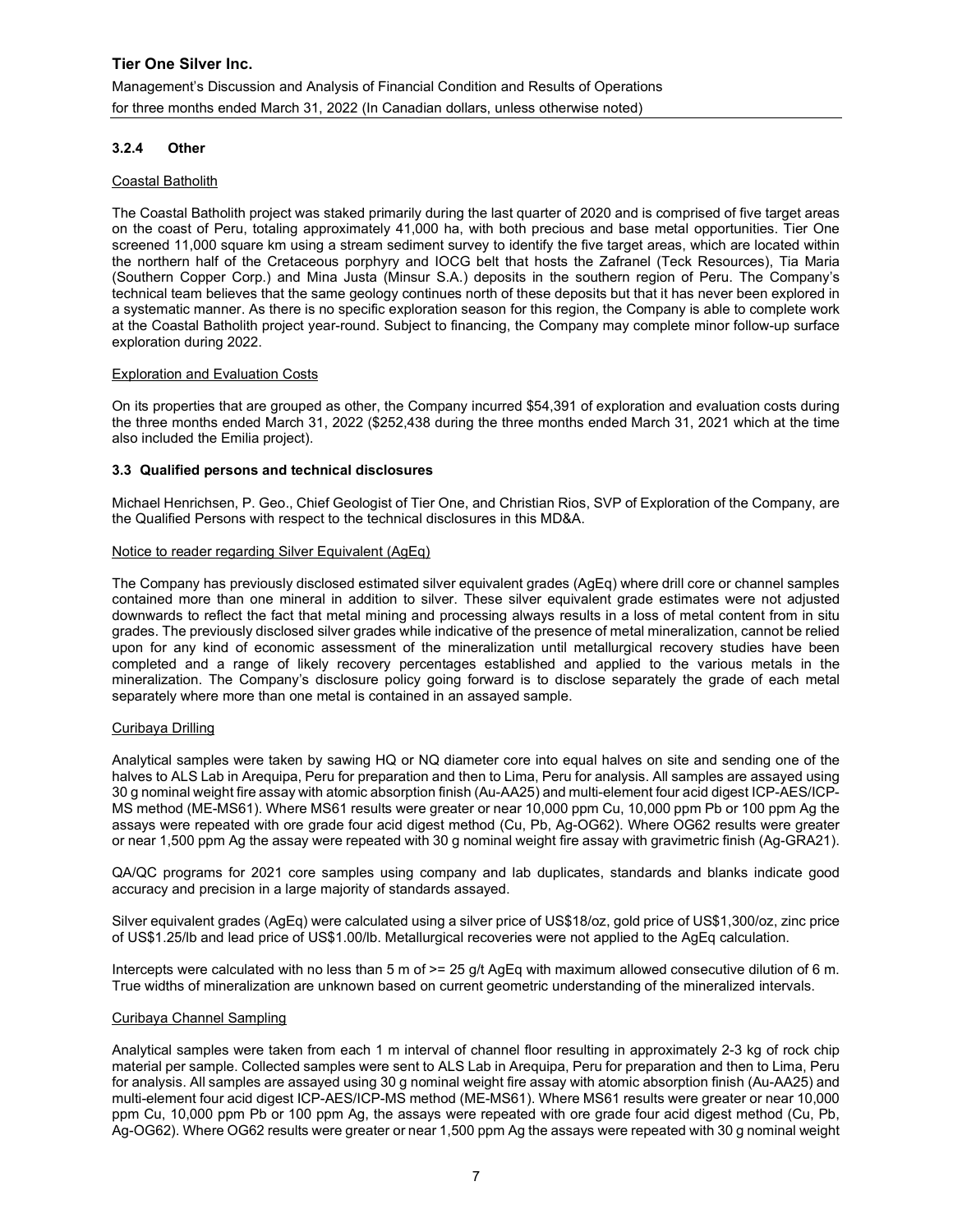Management's Discussion and Analysis of Financial Condition and Results of Operations for three months ended March 31, 2022 (In Canadian dollars, unless otherwise noted)

fire assay with gravimetric finish (Ag-GRA21). QA/QC programs for 2021 channel samples using internal standard and blank samples, field and lab duplicates indicate good overall accuracy and precision.

Silver equivalent grades (AgEq) were calculated using a \$1300/oz gold price and \$18/oz silver price. AgEq = Ag (ppm) + Au (ppm) \* (Ag \$/troy oz/Au \$/troy oz). As discussed above, no metallurgy recoveries were used for the AgEq calculation.

#### Curibaya Rock Sampling

Approximately 2-3 kg of material was collected for analysis and sent to ALS Lab in Arequipa, Peru for preparation and then to Lima, Peru for analysis. All samples are assayed using 30 g nominal weight fire assay with ICP finish (Au-ICP21) and multi-element four acid digest ICP-AES/ICP-MS method (ME-MS61). Where ICP21 results were > 3 g/t Au, the assays were repeated with 30 g nominal weight fire assay with gravimetric finish (Au-GRA21). Where MS61 results were greater or near 10,000 ppm Cu, 10,000 ppm Pb or 100 ppm Ag, the assays were repeated with ore grade four acid digest method (Cu, Pb, Ag-OG62). Where OG62 results were greater or near 1,500 ppm Ag the assay were repeated with 30 g nominal weight fire assay with gravimetric finish (Ag-GRA21). Where Ag-GRA21 results were greater or near 10,000 ppm Ag, the assay were repeated with fire assay with gravimetric finish for concentrate (Ag-CON01). QA/QC programs for 2021 rock samples using company and lab duplicates, standards and blanks indicate good accuracy and precision in a large majority of standards assayed.

## Cautionary Note Regarding Historical Hurricane Silver Drilling

Historical drill samples were taken by sawing HQ diameter core into equal halves on site with one half being sent to ALS lab in Arequipa, Peru for preparation and then to Lima, Peru for analysis. Preparation included crushing core samples to 70% < 2mm and pulverizing 250 g of crushed material by more than 85% < 75 microns. All samples were assayed using 30 g nominal weight fire assay with ICP-MS finish for gold, platinum and palladium (PGM-MS23). Where MS23 results were > 1 g/t Au, Pt or Pd the assays were repeated with ore grade 30 g nominal weight fire assay with ICP-AES finish (PGM-ICP27). Silver and base metals were analyzed as part of the multi-element aqua regia digest ICP-AES/ICP-MS method (ME-MS41). Where MS41 results were greater than 10,000 ppm Cu or 100 ppm Ag the assays were repeated with ore grade aqua regia digestion with AA finish (Cu-AA46 and Ag-AA46, respectively).

#### 3.4 Climate related risks

The Company acknowledges the impact of climate change on the weather patterns at its projects, particularly at the Curibaya and Hurricane Silver projects which experience annual rainy seasons.

Curibaya is in the southern coastal desert region of Peru, which include very poorly vegetated plateaus and low hills to mountainous topography. The region is occasionally incised by mainly southwest flowing river systems, and the weather in the area is typical of high-altitude terrain at this latitude, where annual temperature fluctuations are limited. Daytime temperatures are typically cooler during the months of May to September with a rainy season generally extending from November to April. Significant rainfall events are known to occur, and in early 2020 a particularly bad period of rainfall led to flooding which temporarily restricted access to the project. No such events have occurred since. After completing the 2021 drill program mid-December, the Company put the camp in care and maintenance but has kept a skeleton crew and appropriate equipment on site in order to maintain the access roads and to be prepared to respond quickly in the case of a major weather event like the flooding that occurred in early 2020.

The physiography and vegetation at Hurricane Silver are characterized by deeply incised valleys with steep, vegetated slopes. Higher elevations have gentler slopes and less dense vegetation. Elevation at the property ranges between 1,350 m and 4,450 m above sea level. While it is possible to explore the property throughout the year, the exploration season is considered to be between March and December, when rainfall is at its lowest. During rainy season, visibility and therefore activities can be restricted due to heavy rain. Since acquiring the project in April 2021, the Company has not experienced any major weather events at the Hurricane Silver project, however, the Company suspended its field work in Q4 2021 and expects to resume activities in June 2022.

When undertaking activities, the Company is committed to taking all reasonable steps to mitigate climate related risks and to ensure the health and safety of its people and the surrounding communities.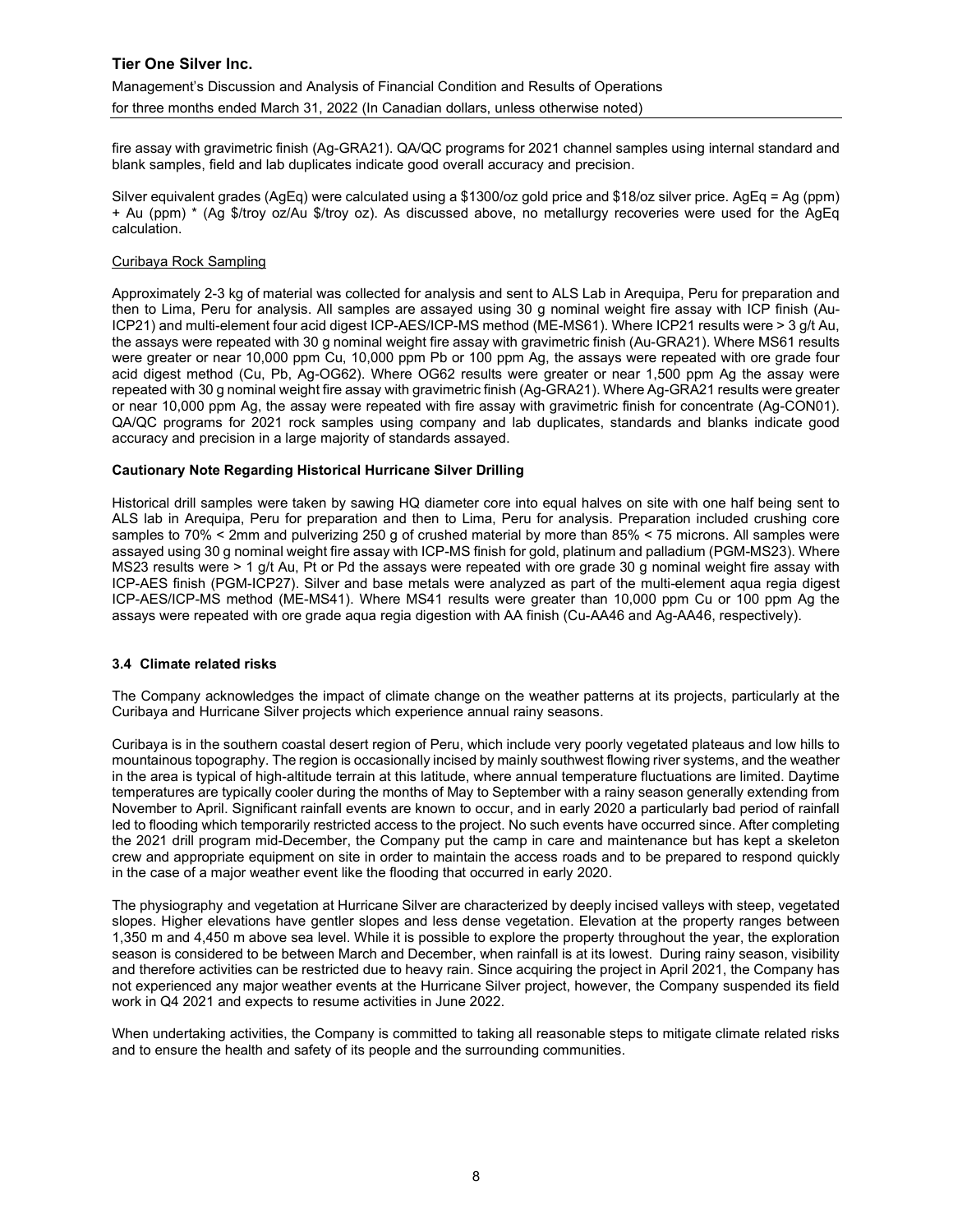## 4. DISCUSSION OF OPERATIONS

#### 4.1 Three months ended March 31, 2022, and 2021 (Q1 2022 vs. Q1 2021)

During the three months ended March 31, 2022, the Company reported a loss of \$2,079,555 compared to a loss of \$2,963,974 for the same period in 2021. Significant variances within operating expenses and other expenses, which in combination resulted in the \$884,419 decrease in the current period's loss, are discussed as follows:

#### Operating expenses

- Exploration and evaluation costs in Q1 2022 were \$811,532 compared to \$525,946 in Q1 2021, an increase of \$285,586. Q1 2022 costs primarily related to the Curibaya project including care and maintenance of the camp, analysis of the 2021 drill results to aid in targeting for the 2022 exploration programs, and permitting, environment and community activities. In comparison, there was minimal surface work ongoing at the Curibaya project in Q1 2021 and overall concession holding costs were lower due to the smaller land package held at the time.
- Fees, salaries, and other employee benefits have increased by \$384,715 to \$663,380 in Q1 2022 from \$278,665 in Q1 2021 primarily due to the inclusion of \$324,635 of share-based compensation in the current period compared to \$nil in the prior period. In addition, the Company's administrative team in Canada and Peru grew during 2021 to support the higher activity levels which resulted in a further increase in Q1 2022 as compared to Q1 2021.
- Marketing and investor relations costs in Q1 2022 increased to \$412,545 from \$155,820 in Q1 2021, an increase of \$256,725. As a stand-alone and publicly listed company in Q1 2022 and having recently completed exploration programs at both the Curibaya and Hurricane projects, the Company's marketing and investor communications activities increased substantially over the comparable quarter in the prior year when the Company was being launched following the Q4 2020 spin out from Fury Gold Mines Limited ("Fury Gold") and the Company's shares were not yet listed on a public exchange.
- During the three months ended March 31, 2021, the Company recorded an impairment charge of \$1,689,719 against its Huilacollo mineral property upon making the decision to terminate the related option agreement. No such impairment was recorded in Q1 2022.

#### 4.2 Summary of Quarterly Results

| Three months ended              | <b>Net loss</b> | Comprehensive<br>loss | Net Loss per<br>share |
|---------------------------------|-----------------|-----------------------|-----------------------|
|                                 | \$              | \$                    | \$                    |
| March 31, 2022                  | 2,079,555       | 2,098,818             | 0.02                  |
| December 31, 2021               | 4,992,679       | 5,015,335             | 0.04                  |
| September 30, 2021              | 5,698,335       | 5,665,024             | 0.05                  |
| June 30, 2021                   | 3,830,214       | 3,866,342             | 0.03                  |
| March 31, 2021                  | 2,963,974       | 3,007,733             | 0.03                  |
| December 31, 2020               | 1,547,047       | 1,741,748             | 0.02                  |
| September 30, 2020 <sup>1</sup> | 1,032,786       | 1,097,498             | n/a                   |
| June 30, 2020 <sup>1</sup>      | 288,826         | 404,860               | n/a                   |

1 Tier One was incorporated on July 23, 2020, and Q4 2020 was the first quarter that the Company reported as a standalone entity. Given that all quarterly losses prior to the incorporation are based on carve-out financial statements from its former parent company Auryn Resources Inc. (now Fury Gold), loss per share information for Q2 and Q3 2020 is not applicable as Tier One's share structure changed following that date.

During the last eight quarters, the Company's net loss has ranged between \$288,826 and \$5,698,335. There were several factors that have driven the higher losses for the 2021 periods and into 2022, namely the Company being a stand-alone entity with drilling at Curibaya. Since the corporate restructuring in October 2020, the Company has incurred additional expenses as a result of its own corporate reporting and compliance obligations, and additionally, Tier One's listing on the TSXV and OTCQB exchanges in Q2 2021 resulted in higher-than-normal legal fees and other associated costs in Q1 and Q2 2021. Most recently, the loss amounts in Q2 through Q4 2021 continued to increase as a result of the drill program at the Curibaya project which commenced in Q2 2021 and was completed in Q4 2021 with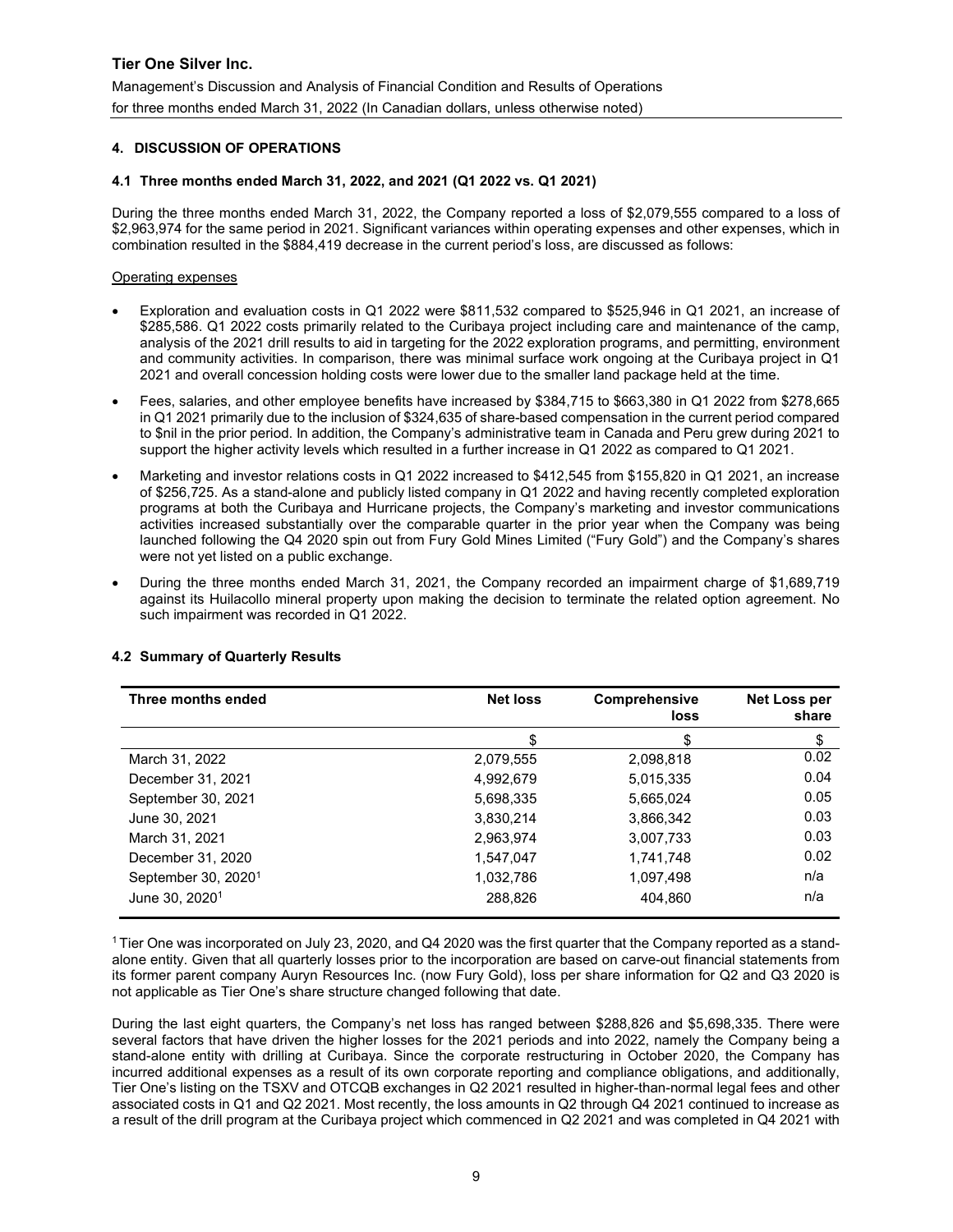Management's Discussion and Analysis of Financial Condition and Results of Operations for three months ended March 31, 2022 (In Canadian dollars, unless otherwise noted)

final results and analysis being performed in Q1 2022. Q1 and Q4 2021 also included the impairments of the Huilacollo and Emilia projects, respectively, which increased the losses for those quarters.

## 4.3 Summary of Project Costs

During the three months ended March 31, 2022, the Company incurred \$594 of mineral property additions and \$811,532 in exploration and evaluation costs on its projects.

| <b>Mineral property interests</b>                            | Curibaya      | <b>Hurricane</b>         | Corisur     | Other     | Total       |
|--------------------------------------------------------------|---------------|--------------------------|-------------|-----------|-------------|
|                                                              |               |                          |             |           |             |
| Balance as at December 31, 2020                              | \$<br>986.711 | \$                       | \$2,535,019 | \$166,179 | \$3,687,909 |
| Mineral property additions                                   | 29.402        | 235.267                  | 4.190       | 346.734   | 615.593     |
| Mineral property impairment                                  |               | $\overline{\phantom{0}}$ | (1,689,719) | (351,718) | (2,041,437) |
| Recognition of provision for site<br>reclamation and closure | 313.312       |                          |             |           | 313.312     |
| Currency translation adjustment                              | (7, 374)      | 349                      | (19.726)    | (2, 195)  | (28, 946)   |
| Balance as at December 31, 2021                              | \$1.322.051   | \$235.616                | \$829.764   | \$159,000 | \$2,546,431 |
| <b>Mineral property additions</b>                            |               | 196                      |             | 398       | 594         |
| <b>Currency translation adjustment</b>                       | (11, 535)     | (470)                    | (11, 911)   | (2, 289)  | (26, 205)   |
| Balance as at March 31, 2022                                 | \$1,310,516   | \$235,342                | \$817,853   | \$157,109 | \$2,520,820 |

| <b>Exploration and evaluation</b>            | Curibaya      |    | <b>Hurricane</b> | <b>Corisur</b> |                          |    | Other          |    | Total    |
|----------------------------------------------|---------------|----|------------------|----------------|--------------------------|----|----------------|----|----------|
| Assaying                                     | \$<br>17,707  | \$ | 156              | \$             |                          | S  | 4,012          | 5  | 21,875   |
| Camp and project support costs               | 184,848       |    | 2,677            |                | $\overline{\phantom{0}}$ |    |                |    | 187,525  |
| Concession holding costs                     | 17,026        |    | 29,056           |                | 12,673                   |    | 37,149         |    | 95,904   |
| <b>Exploration drilling</b>                  | 14,725        |    | ٠                |                | $\overline{\phantom{a}}$ |    |                |    | 14,725   |
| Permitting, environmental and<br>community   | 53.241        |    | 9.959            |                | 9,658                    |    | $\blacksquare$ |    | 72,858   |
| Salaries, wages and geological<br>consulting | 410.698       |    | 41,960           |                | ۰                        |    | 11.255         |    | 463,913  |
| Share-based compensation (reversal)          | (71, 051)     |    | 23,808           |                | ۰                        |    | 1,975          |    | (45,268) |
| Total for the period ended<br>March 31, 2022 | \$<br>627,194 | S  | 107,616          |                | \$22,331                 | s. | 54,391         | \$ | 811,532  |

#### 4.4 Future operations and 2022 expenditure forecast

Proposed work plans for 2022, as discussed above in relation to each project, will be subject to raising funds through the issuance of shares and while the Company has been successful at raising capital in the past, there can be no assurance that the Company will have sufficient funds to finance its planned programs.

Given the Company's portfolio approach to exploration, designed to mitigate risk and expand opportunities for investors, management continues to evaluate new opportunities when they arise and also monitor the cost and benefit of maintaining its portfolio of assets. Dependent on market conditions and access to capital, the Company may choose to increase or reduce its land holdings when it is economically prudent to do so, with the goal of optimizing its land package.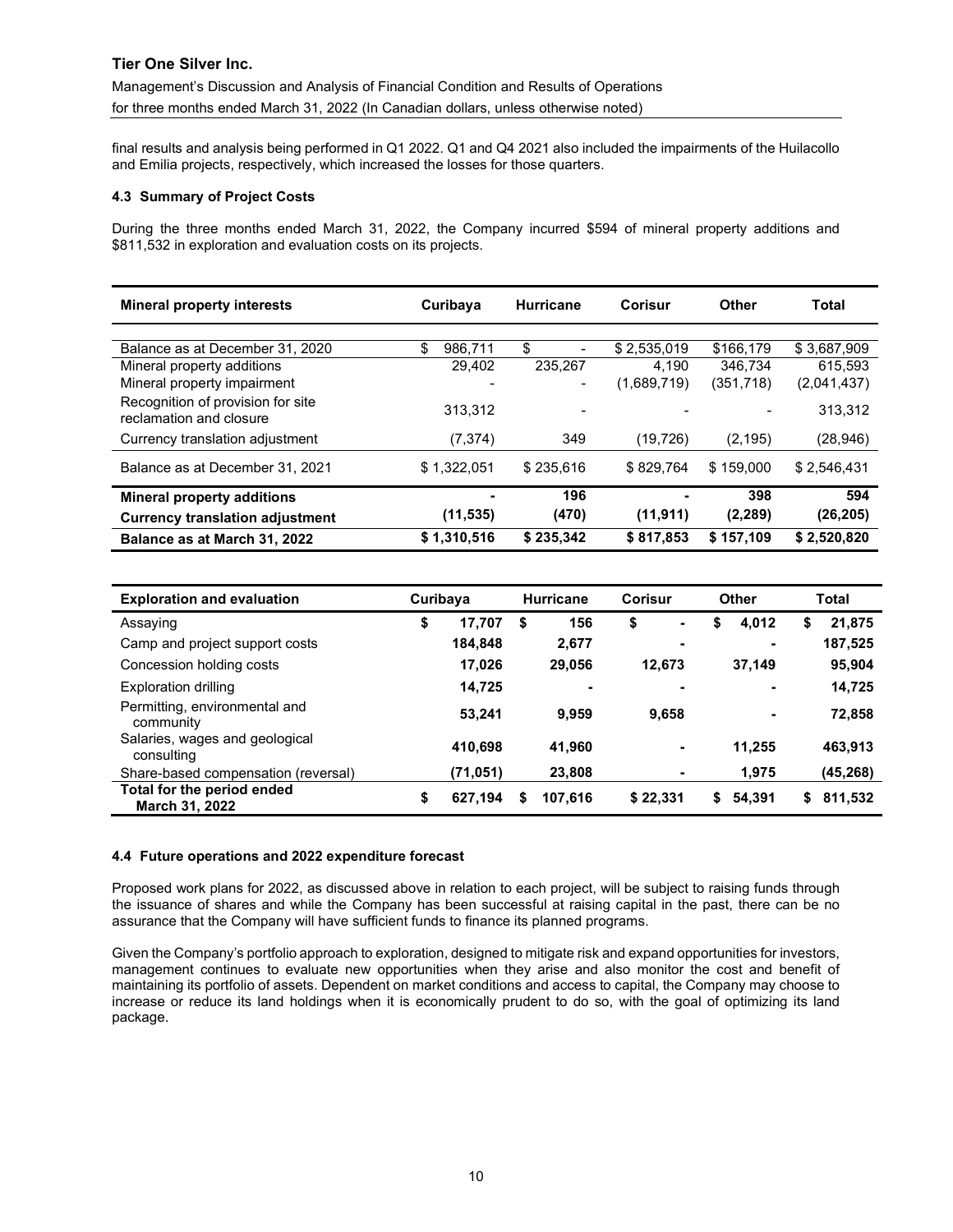# 5. FINANCIAL POSITION, LIQUIDITY, AND CAPITAL RESOURCES

## 5.1 Financial position and liquidity

|                            | March 31, 2022 | December 31, 2021 |
|----------------------------|----------------|-------------------|
| Cash                       | \$994,245      | \$2,589,858       |
| Accounts receivable        | 44.267         | 22.911            |
| Mineral property interests | 2,520,820      | 2,546,431         |
| <b>Current liabilities</b> | 1,207,942      | 1,081,658         |
| Non-current liabilities    | 194.656        | 197.490           |

The Company did not have any restricted cash at March 31, 2022 and December 31, 2021. The working capital balance at March 31, 2022 was \$564,078 (December 31, 2021, \$2,295,439). Contractual obligations as at March 31, 2022, relate to accounts payable and accrued liabilities totalling \$929,098. Additionally, the Company has certain commitments related to the UMS Canada lease obligation disclosed in section 7.1.

During the three months ended March 31, 2022, the Company used cash of \$1,592,418 in operating activities compared to \$1,542,738 during the comparative period in 2021. The cash outflow during Q1 2022 was consistent with the cash outflow in Q1 2021 despite increased activity levels in Q1 2022. In Q1 2022 cash flows were positively impacted by changes in working capital as the Company made efforts to conserve its treasury.

During the three months ended March 31, 2022, the Company used cash in investing activities of \$594 on stakingrelated costs for concessions, lower than the \$207,789 incurred in the same period in 2021 for the initial option payment at Emilia as well as other eligible capitalized costs.

Funding from the non-brokered private placement financing (the "2021 Private Placement") was received during the three months ended March 31, 2021; no such funding was received in the first quarter of 2022 however subsequent to quarter end the Company announced a non-brokered private placement of \$3.0 million.

Despite the recently announced 2022 Placement, the Company has incurred operating losses to date and does not generate operating revenue to support its activities. With no source of operating revenue, there is no assurance that sufficient funding will be available to conduct further exploration of its mineral properties. The ability to continue as a going concern remains dependent upon Tier One's ability to obtain the financing necessary to continue to fund its mineral properties, the realization of future profitable production, proceeds from the disposition of its mineral interests, and/or other sources. These conditions create a material uncertainty that may cast significant doubt about the Company's ability to continue as a going concern.

#### 5.2 Capital Resources

The Company held cash of \$994,245 and working capital of \$564,078 as at March 31, 2022.

Subsequent to March 31, 2022, the Company announced the 2022 Placement for up to \$3.0 million. The Company intends to use the net proceeds from the 2022 Placement to fund continued exploration at the Company's portfolio of assets in Peru, primarily Curibaya, and for general working capital.

On March 2, 2021, the Company completed the 2021 Private Placement by issuing 13,454,463 Shares for net proceeds of \$13,123,447, net of fees, costs and commissions and by March 31, 2022, the Company had used \$12,129,202 of the proceeds as detailed in the table below:

| Actual Use of Proceeds from 2021 Private Placement       |     |              |
|----------------------------------------------------------|-----|--------------|
| Drilling and surface exploration at the Curibaya project | \$. | 8,276,136    |
| Acquisition costs                                        |     | 408.398      |
| Surface exploration activities at the other projects     |     | 765.223      |
| General working capital                                  |     | 2,679,445    |
| Total                                                    |     | \$12,129,202 |

Net proceeds from the Private Placement have been used as the Company had originally planned, more specifically to fund the first phase drill program at the Curibaya project, acquisition costs, continued surface exploration at the Company's portfolio of projects, and for general working capital.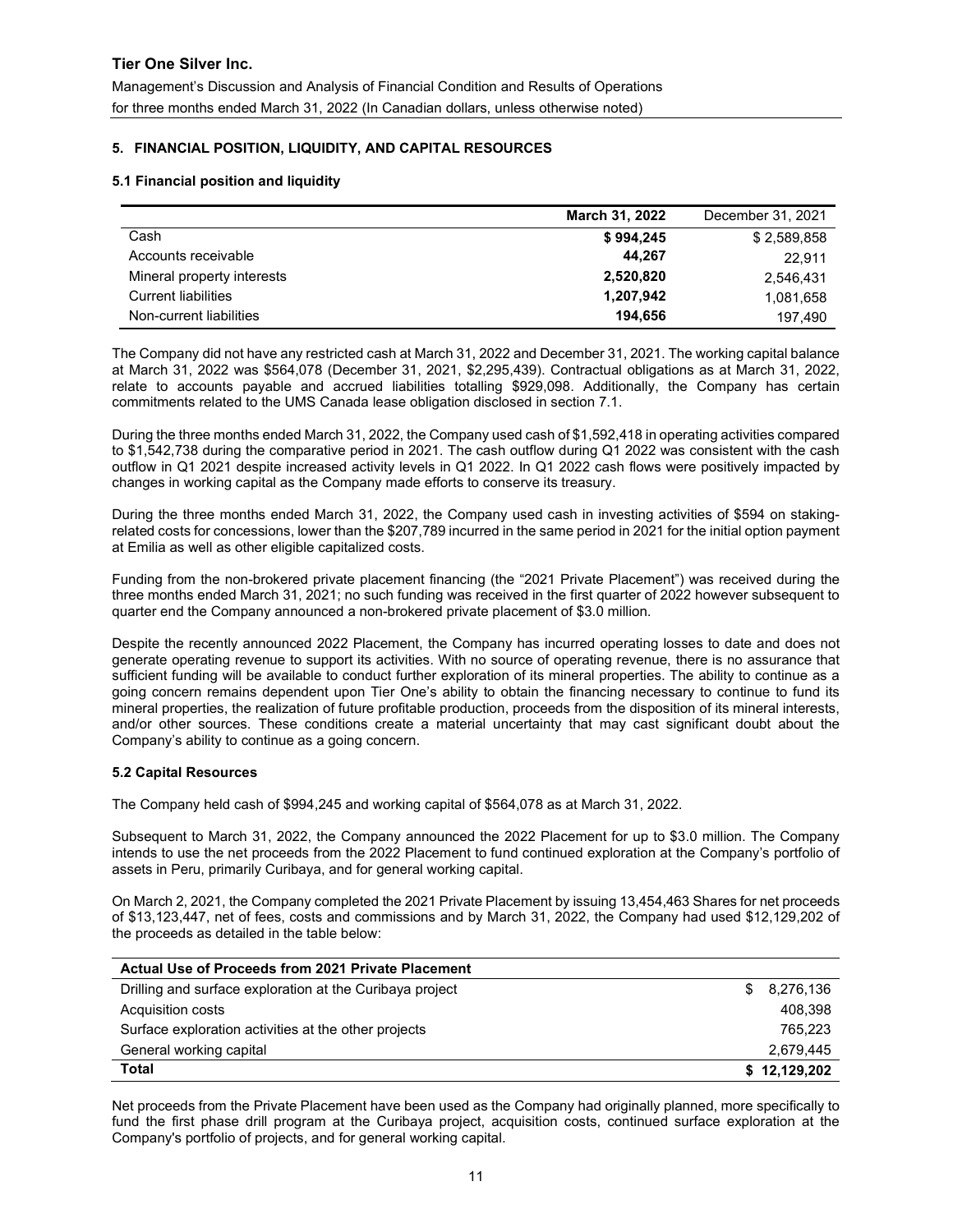Management's Discussion and Analysis of Financial Condition and Results of Operations for three months ended March 31, 2022 (In Canadian dollars, unless otherwise noted)

The Company will continue to require additional working capital for the foreseeable future to fund its ongoing activities. As an exploration company that does not generate revenues, the most likely source of additional capital will be equity financings, which are not assured and will depend on, among other things, financial market conditions, precious metals prices and the Company's exploration results.

## 6. OFF-BALANCE SHEET ARRANGEMENTS

The Company does not utilize off-balance sheet arrangements. Earn-in arrangements are not viewed as off-balance sheet arrangements, and there are no other commitments held by the Company at the balance sheet date other than as disclosed in section 7.1.

# 7. TRANSACTIONS WITH RELATED PARTIES

## 7.1 Related party transactions

All transactions with related parties have occurred in the normal course of operations. All amounts are unsecured, noninterest bearing and have no specific terms of settlement, unless otherwise noted.

|                                            | Three months ended March 31, |         |    |         |
|--------------------------------------------|------------------------------|---------|----|---------|
|                                            |                              | 2022    |    | 2021    |
| Exploration and evaluation                 | \$                           | 292,401 | \$ | 54,378  |
| Fees, salaries and other employee benefits |                              | 143,995 |    | 86,302  |
| Legal and professional fees                |                              | 15,655  |    | 6,445   |
| Marketing and investor relations           |                              | 383     |    | 20,128  |
| Office and administration                  |                              | 70,498  |    | 80,176  |
| Project investigation                      |                              | 5,543   |    | 358     |
| Regulatory and transfer agent              |                              | 51      |    |         |
| Total transactions for the period          | \$                           | 528.526 | S  | 247.787 |

#### UMS Canada

UMS Canada provides geological, financial, administrative and transactional services to four companies, including the Tier One, on an ongoing, full-cost recovery basis. Sharing these services through UMS Canada, on an as needed basis, allows the Company to maintain a more efficient and cost-effective corporate cost structure by hiring fewer fulltime employees and engaging outside professional advisory firms less frequently. The agreement has an indefinite term and can be terminated by either party upon providing 180 days' notice. UMS Canada is party to an office lease agreement with a term of ten years, for which certain rent expenses will be payable by the Company. As at March 31, 2022 the Company expects to incur approximately \$1.2 million in respect of its share of future rent.

Throughout the year ended December 31, 2021, UMS Canada was owned by Ivan Bebek and Shawn Wallace who are directors of Tier One. On December 31, 2021, these two shareholders sold their shares in UMS Canada for nominal consideration and at the same time resigned as directors of UMS Canada. Steven Cook, who acquired the UMS Canada shares, is also a director of Tier One and on the date of transfer also took over as sole director of UMS Canada. On April 1, 2022, UMS Canada was restructured whereby Mr. Cook transferred his ownership equally to the four public companies which share its services, including Tier One, for nominal consideration. As a result, Tier One now has a 25% shareholding in its shared service company, UMS Canada.

#### UMS Peru

On April 1, 2021, UMS Peru S.A.C., a company incorporated by UMS Canada under Peruvian law, began providing administrative and geological services to the Peruvian Subsidiaries and the Peruvian subsidiaries of another exploration company (Coppernico Metals Inc. or "Coppernico"). In order to comply with Peruvian transfer pricing rules, UMS Peru charges its services at cost plus a markup of 5% for administrative services and 7% for geological services. On May 1, 2022, UMS Canada transferred its ownership of UMS Peru to be jointly owned 50% by the Company and 50% by Coppernico for nominal consideration.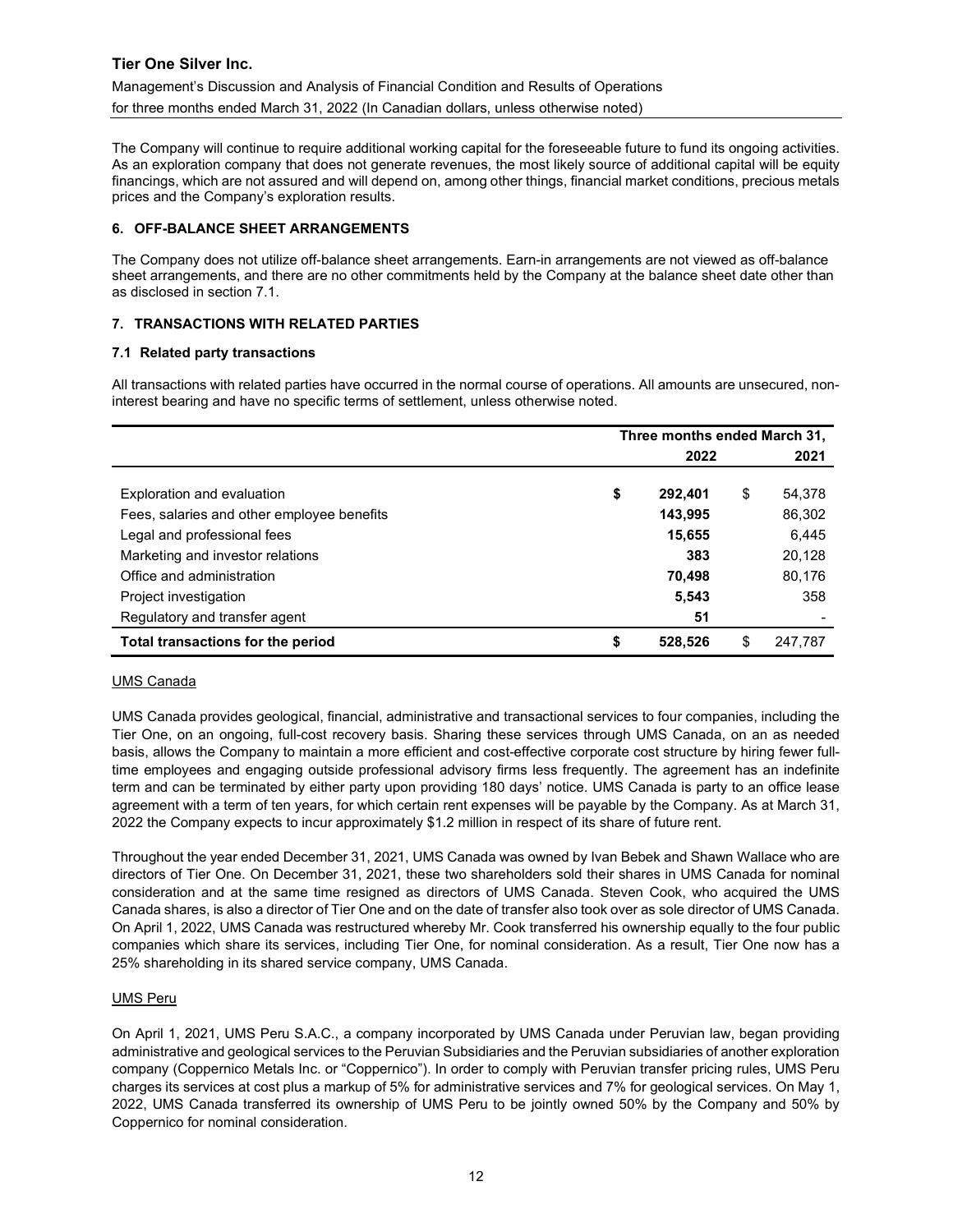# 7.2 Related party balances

As at March 31, 2022, \$67,361 (December 31, 2021 - \$111,901) was included in accounts payable and \$370,000 (December 31, 2021 - \$419,553) in prepaid expenses and deposits relating to transactions with UMS Canada.

As at March 31, 2022, \$116,458 (December 31, 2021 - \$64,879) was included in accounts payable and \$125,335 (December 31, 2021 - \$ 64,879) in prepaid expenses and deposits relating to transactions with UMS Peru.

#### 7.3 Key management compensation

In addition to the transactions disclosed above, the Company provided the following compensation to key management members, being its five executives and six non-executive directors:

|                                            | Three months ended March 31 |         |  |  |
|--------------------------------------------|-----------------------------|---------|--|--|
|                                            | 2022                        | 2021    |  |  |
| Salary and benefits provided to executives | 222,255<br>S.               | 160,753 |  |  |
| Fees paid to non-executive directors       | 58.943                      | 53,305  |  |  |
| Share-based compensation                   | 186.879                     |         |  |  |
|                                            | 468,077                     | 214.058 |  |  |

# 8. SUBSEQUENT EVENTS

On April 12, 2022, the Company announced a marketed public offering which was subsequently terminated on May 4, 2022, due to market conditions.

On May 20, 2022, the Company announced a non-brokered private placement for up to \$3.0 million from the sale of 6,666,667 units at a price of \$0.45 per unit. Each unit will consist of one common share and one common share purchase warrant exercisable at a price of \$0.75 until the date that is three years from the closing date of the placement, targeted for May 30, 2022. The warrants are subject to accelerated expiry if the closing price of the common shares of the Company is greater than \$1.50 for 10 consecutive trading days on the TSX Venture Exchange any time after the first 12 months from the closing date. The placement is subject to receipt of executed subscription agreements and funds as well as customary closing conditions, including conditional approval from the TSXV. The Company intends to use the net proceeds from the 2022 Placement to fund continued exploration at the Company's portfolio of assets in Peru, primarily Curibaya, and for general working capital.

# 9. CRITICAL ACCOUNTING JUDGMENTS AND ESTIMATES

The preparation of the financial statements in conformity with IFRS requires management to select accounting policies and make estimates and judgments that may have a significant impact on the consolidated financial statements. Estimates are continuously evaluated and are based on management's experience and expectations of future events that are believed to be reasonable under the circumstances. Actual outcomes may differ from these estimates.

In preparing the Company's condensed consolidated interim financial statements for the three months ended March 31, 2022, the Company applied the critical accounting estimates and judgements disclosed in Note 2 of its audited consolidated financial statements for the year ended December 31, 2021.

# 10. CHANGES IN ACCOUNTING POLICIES INCLUDING INITIAL ADOPTION

#### New accounting standards and policies

The Company did not adopt any new accounting standards or policies during the quarter, and the accounting policies applied in preparing the Company's condensed interim consolidated financial statements for the three months ended March 31, 2022, were consistent with those disclosed in Note 3 of its audited consolidated financial statements for the year ended December 31, 2021.